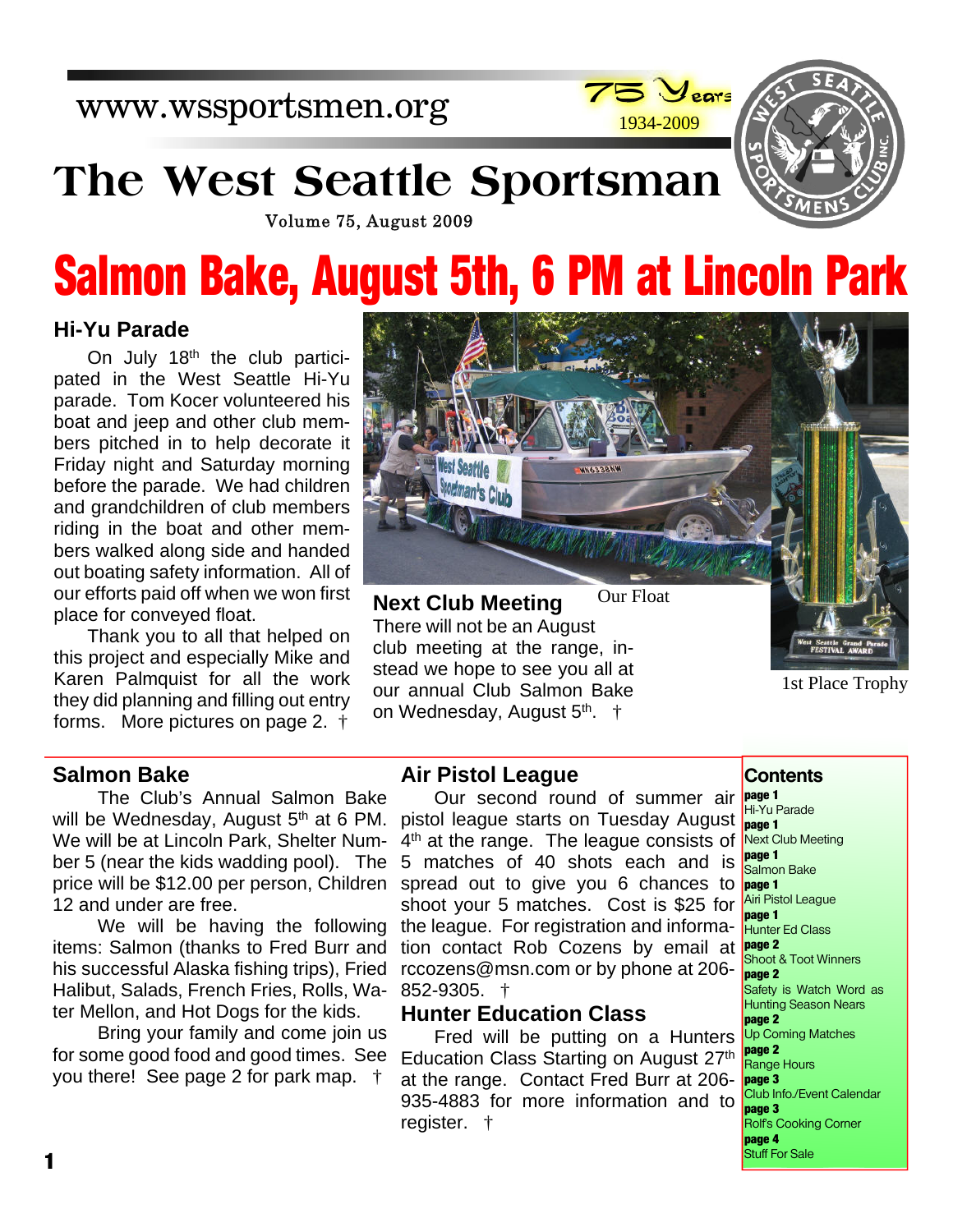

Our Float and Parade Crew

# **Up coming Small Bore & Air Matches**

| Aug 21-23    | Tacoma              | State Smallbore International Camp          |
|--------------|---------------------|---------------------------------------------|
| Sep 12       | Puyallup            | State 4-H Championship                      |
| Sept 12-13   | Tacoma              | State Conventional Prone Championship       |
| Sep 26-27    | Tacoma              | Schutzenfest / Outdoor Int'l Championship   |
| Oct 31-Nov 1 | Olympia             | State Indoor Int'l 3-P Championship (West)  |
| Nov 14       | Puyallup            | JORC (West)                                 |
| Nov 14       | <b>West Seattle</b> | Air Pistol and Standard Pistol Club Matches |
| Dec 5        | Olympia             | <b>JOARC</b> (West)                         |
| Dec 12       | <b>West Seattle</b> | Air Pistol and Standard Pistol Club Matches |
|              |                     |                                             |

Volume 75, August 2009

# **Shoot & Toot Winners**

At our July meeting we had or annual Shoot and Toot (chili cook-off and shooting competition). Congratulations to Steve Patnode and Tony Olszewski they both tied for first place in the Chili cook off.

Our shooting competition was just a fun match involving more luck than skill. Using air rifles we shot at some numbered cards, the person with the highest score by adding up all the boxes was the winner. Cam Robison scored the most and won first place in this. Congratulations to all! . †

#### **Safety is the Watchword as Hunting Season Nears**

OLYMPIA - With the black bear hunting season opening throughout most of the state Aug. 1, the Washington Department of Fish and Wildlife (WDFW) reminds hunters and others recreating outdoors to be safety conscious.

"A variety of people, including hunters, hikers, anglers and campers, share the outdoors in Washington," said Bruce Bjork, chief of WDFW enforcement. "We all must do our part to stay safe, as well as ensure the safety of others."

While fatal hunting incidents involving non-hunters are rare, last August in Skagit County a hiker was shot and killed by a hunter who mistook her for a bear. That incident was the state's first huntingrelated fatality involving a non-hunter in at least a quarter-century.

A basic rule for hunters is to "know your target and what's beyond it" before shooting, said Bjork. That's one of several important safety rules taught during state hunter-education courses, required for all first-time hunters born after Jan. 1, 1972.

Others spending time outdoors are also advised to take precautions. WDFW offers the following safety tips to *Continued on page 4*

#### **Range Hours and Activity**

Monday - Small Bore - 6 PM, Tuesday - Summer Air Pistol, Wednesday - Juniors - Call Fred Burr at 206-935-4883 for information.

Cost: Adult members \$2.00, non- members \$4.00, Juniors \$1.00.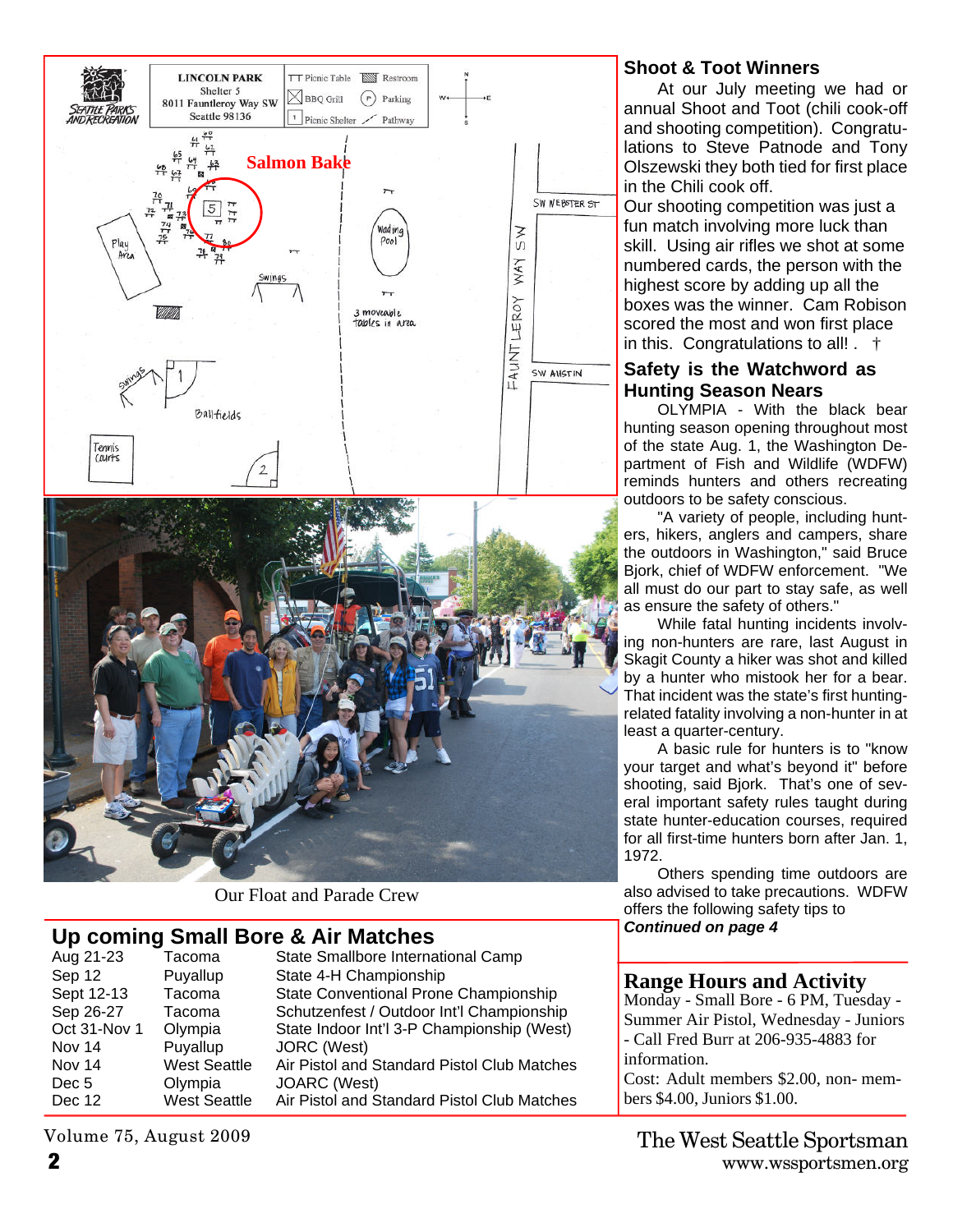# **The West Seattle Sportsmen's Club Sponsors of the Roger Dahl Rifle Training Range**

| President – Cam Robison    |
|----------------------------|
| Vice Pres. - Steve Loo     |
| Secretary – Tony Olszewski |
| Treasurer – Tom Kocir      |
| Rec. Sec. – Roz Mascio     |

#### **OFFICERS TRUSTEES LIFE TIME MEMBERS**

206-431-8337 Greg Boyd 206-965-9629 Fred Burr<br>Jerry Mascio 206-719-3528 Ernie Frey Vich Pres. – Steve 206-719-3528 Ernie Frey<br>Fred Burr – 206-935-4883 Frank Nov 425-226-5643 Fred Burr 206-935-4883 Frank Novito Treasurer – Tom Contact us at: info@wsportsmen.org<br>206-719-3529 Contact us at: info@wsportsmen.org Contact us at: info@wssportsmen.org



Rolf's Cooking Corner

Pheasant Enchiladas 3 cups slivered cook pheasant ½ cup chopped onion ¼ cup flour ¼ cup margarine 2 cups chicken broth

1 tsp chicken flavored bouillon

8 oz sour cream at room temp.

2 cups shredded cheddar cheese 4 oz can chopped green chilies  $\frac{1}{2}$  to 1 tsp chili powder

10 8-inch flour tortillas

Preheat oven to 350°. In sauce pan, cook onion in margarine until tender. Stir in flour; add chicken broth and bullion. Cook and stir until thickened. Remove from heat and stir in sour



cream. In large bowl combine 1 cup sauce, pheasant, 1 cup cheese, chilies, and chili powder. Mix well. Fill each tortilla with equal portions of pheasant mixture. Roll up and arrange in a 9" X 13" greased pan. Spoon remaining sauce over tortillas. Sprinkle with remaining cheese. Bake 25-30 minutes. †

# **Events Calendar**

Date\_\_\_\_\_\_\_\_\_\_\_\_\_\_ Aug 5th - Salmon Bake Aug  $12<sup>th</sup>$  - Crabbing opens at Birch Bay Aug 19th - Board Meeting Sept 2<sup>nd</sup> - Club Meeting & Fish Fry Sept 23rd - Board Meeting Oct 3rd - Eastside Quail Hunting Opens Oct 7<sup>th</sup> - Club Meeting Oct 21<sup>st</sup> - Board Meeting Oct 24th - Eastside Pheasant Hunting Opens If you have any ideas for programs to have at the club meetings or any good outing ideas let one of the Officers or Trustees know. You may contact us at: info@wssportsmen.org †

| <b>New</b>                                                                                                                                                                                                                       | <b>MEMBERSHIP APPLICATION</b> |                  |                      | <b>Renewal</b> |  |  |  |  |
|----------------------------------------------------------------------------------------------------------------------------------------------------------------------------------------------------------------------------------|-------------------------------|------------------|----------------------|----------------|--|--|--|--|
| <b>WEST SEATTLE SPORTSMEN'S CLUB</b>                                                                                                                                                                                             |                               |                  |                      |                |  |  |  |  |
|                                                                                                                                                                                                                                  |                               |                  |                      |                |  |  |  |  |
|                                                                                                                                                                                                                                  |                               |                  |                      |                |  |  |  |  |
| propagation and conservation of game birds, game animals, and fish in the State of Washington, do hereby apply                                                                                                                   |                               |                  |                      |                |  |  |  |  |
| for membership in the WEST SEATTLE SPORTSMEN'S CLUB and tender herewith the sum of \$                                                                                                                                            |                               |                  |                      |                |  |  |  |  |
| payment of one year's dues.                                                                                                                                                                                                      |                               |                  |                      |                |  |  |  |  |
| "I solemnly swear that I will abide by the Constitution and By-Laws of the West Seattle Sportsmen's Club and<br>help in its up-building and I will not willfully disobey the Game Laws wherever I fish or hunt. I will always be |                               |                  |                      |                |  |  |  |  |
| a true sportsman both in the field and to my brother members at all times.                                                                                                                                                       |                               |                  |                      |                |  |  |  |  |
|                                                                                                                                                                                                                                  |                               |                  | If you would like to |                |  |  |  |  |
| Street Address and the street Address and the street Address and the street of the street of the street of the                                                                                                                   |                               | receive the Club | newsletter by email  |                |  |  |  |  |
|                                                                                                                                                                                                                                  |                               | check here.      |                      |                |  |  |  |  |
|                                                                                                                                                                                                                                  |                               |                  |                      |                |  |  |  |  |
| Phone Representation of the Representation of the Representation of the Representation of the Representation of the Representation of the Representation of the Representation of the Representation of the Representation of    |                               |                  |                      |                |  |  |  |  |
|                                                                                                                                                                                                                                  |                               |                  |                      |                |  |  |  |  |
| (New Only)                                                                                                                                                                                                                       |                               |                  |                      |                |  |  |  |  |

www.wssportsmen.org **3** The West Seattle Sportsman

Volume 75, August 2009